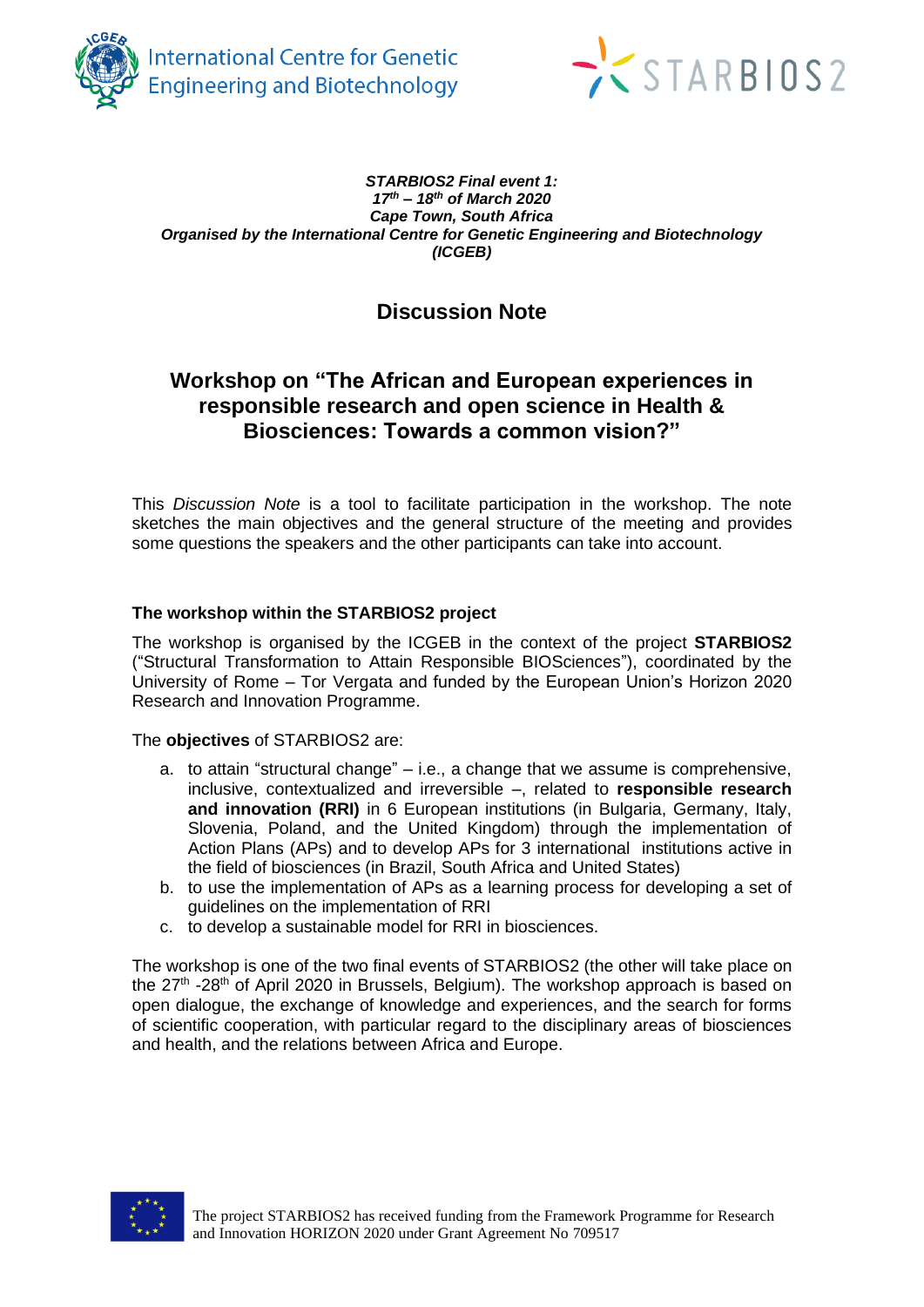

**International Centre for Genetic Engineering and Biotechnology** 



## **1. Science and society: a changing framework and the role of RRI**

STARBIOS2 has carried out its activities in a context of profound transformations. Science and society are interconnected entities: they have always co-evolved, but this relationship is changing. In this framework, today, there are some *trends* **at the global level**, to be considered *both as opportunities and risks*. For instance:

- the increasing expectation that scientific results have economic, social and environmental impacts;
- the orientation of policy-makers towards enabling, leading and steering the research and innovation process;
- the ever-changing relationship between universities, governments and industries;
- the increasing competition for accessing public funds for research;
- the increasing diversity of the sites where research is carried out (even at grassroots) level);
- the diffusion of cooperative practices in scientific production;
- the increasing relevance of transdisciplinarity;
- the emergence on the international economic and technological scene of actors such as India, China, Brazil, South Africa and others.

#### Other **critical issues of** concern are for example:

- career difficulties for young researchers and women in the scientific sector;
- the cost of publishing and the difficulties for open access;
- the protection of intellectual property rights (above all for indigenous knowledge).

Of course, these trends and issues manifest themselves in different ways and intensities according to the **different political, social and cultural contexts**.

*Societies themselves are changing* in different ways, becoming more fragmented internally and more influenced by globalization processes. As a result, the ways in which **relations between Science & Technology** (S&T) **and society** have been regulated in the past are no longer appropriate. Various difficulties emerge, including:

- the diffusion or persistence of anti-scientific attitudes;
- a wider demand for an open research process to closer public scrutiny;
- the diffusion and consolidations of stereotypes about science and technology:
- the resistance of many scientists to engage more with society.

**Biosciences** and health, after the so-called "biological revolution" and within the context of the "Fourth Industrial Revolution", are at the crossroads in the relations between science and society. Food security, clean energy transition, climate change, new epidemics, are all **challenges** in which they can play a crucial role, while new legal, ethical, and social questions arise that need to be addressed.

**The RRI** approach deals with these transformations, involving all political, economic and social actors in the governance of Science and Technology and to manage its social impacts. The keys of RRI are public engagement, gender, open access, ethical issues and education, in addition to governance. RRI also has 4 relevant dimensions: anticipation, inclusion, reflexivity and responsiveness. The emerging approach of Open science, for its part, stands as "a system change allowing for better science through open and collaborative ways of producing and sharing knowledge and data, as early as possible in the research process, and for communicating and sharing results." (EU, 2019).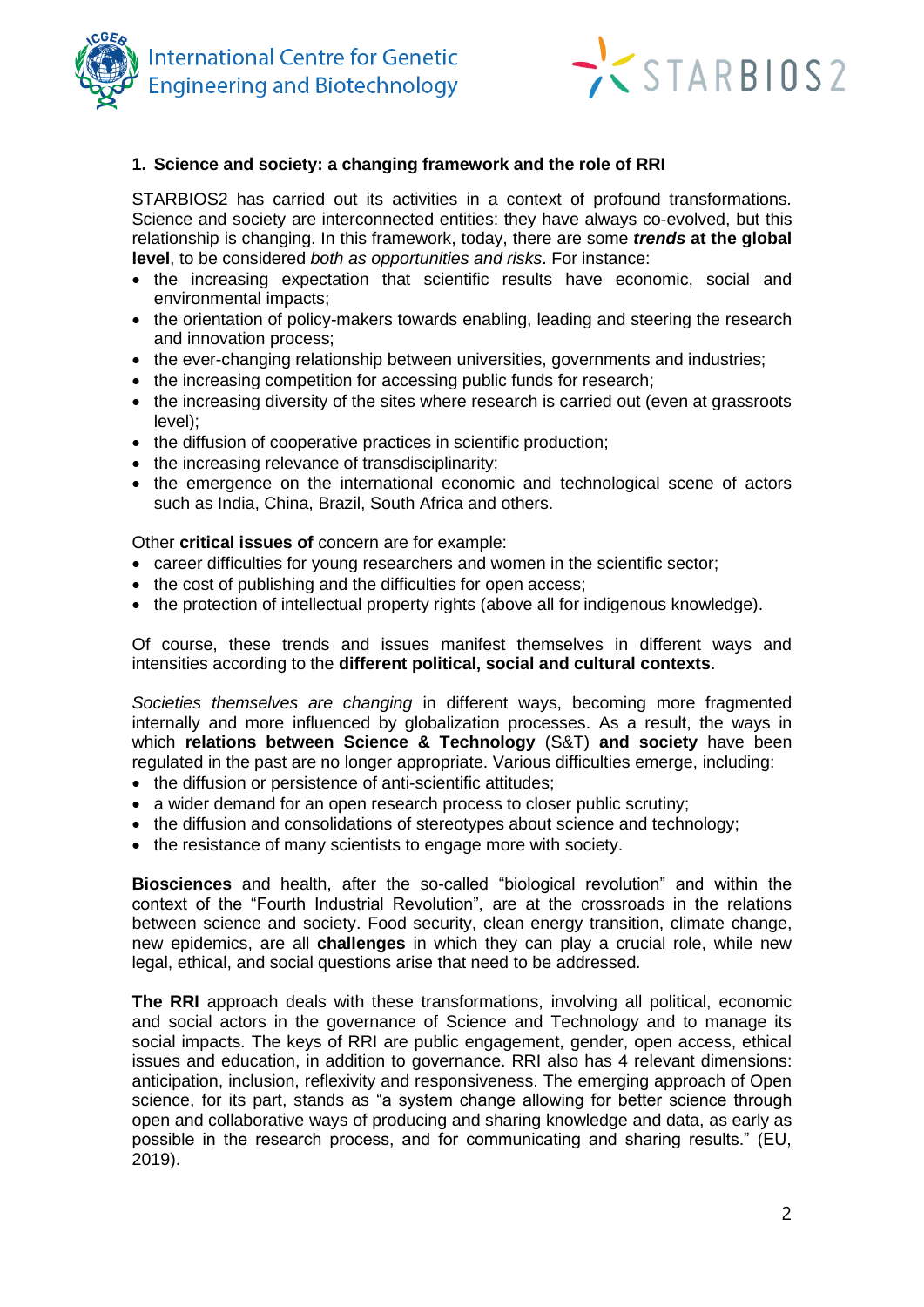



In the various continental, regional, national and local realities, there are **different ways of interpreting and implementing forms of RRI** (in whatever way they are called) and of Open science, to respond to the social and economic challenges that exist in various contexts. The solutions developed in these different contexts can be shared and discussed as experiences and lessons learned, with a view to mutual learning, and scientific and technological cooperation.

Numerous, strictly *scientific*, challenges arise as regards epistemological, theoretical, methodological, empirical and experimental research aspects, for example:

- the collaboration between different scientific disciplines within the biosciences, and between biosciences and other disciplinary fields;
- dialogue between different knowledges (scientific, those related to professional know-how, those related to traditional or local knowledge, etc.);
- the use of advanced calculation tools:
- exchanges of services between research centers;
- technology transfer at various levels, etc.

There are also numerous *political challenges*, such as:

- the achievement of the Sustainable Development Goals;
- the governance of research and innovation at regional and national levels;
- the development of universities and research centers, and the strengthening of networks and regional and international partnerships;
- public investments for Science, Technology and Innovation (STI) and research infrastructures;
- the creation of regulations and environments conducive to research and the development of capabilities;
- the support to a science-literate and science-aware society, etc.

## **2. Objectives and general structure of the workshop**

Within this general framework, the main **objectives of the workshop** are:

- a. to **exchange** studies, viewpoints and experiences about the relationship between science, innovation and society in Africa, Europe and other international contexts;
- b. to present and discuss the final **results** of STARBIOS2 project, both from its European partners, and from its South African, Brazilian and US partners;
- c. to identify possible scientific **networking and cooperation** paths, with particular references to European-African partnerships (Erasmus Plus, Intra-Africa Mobility, EDCTP, etc.), and to an International Network for Responsible Bioscience to be launched next year<sup>1</sup>;
- d. to single out the content of a **policy brief**, to be drafted after the workshop, providing insights for the governance of RRI in biosciences and health.

<sup>&</sup>lt;sup>1</sup> This network will be created within the framework of the RESBIOS project ("Responsible research and innovation grounding practices in Biosciences"), started in January 2020, coordinated by the University of Rome Tor Vergata, with the participation of ICGEB.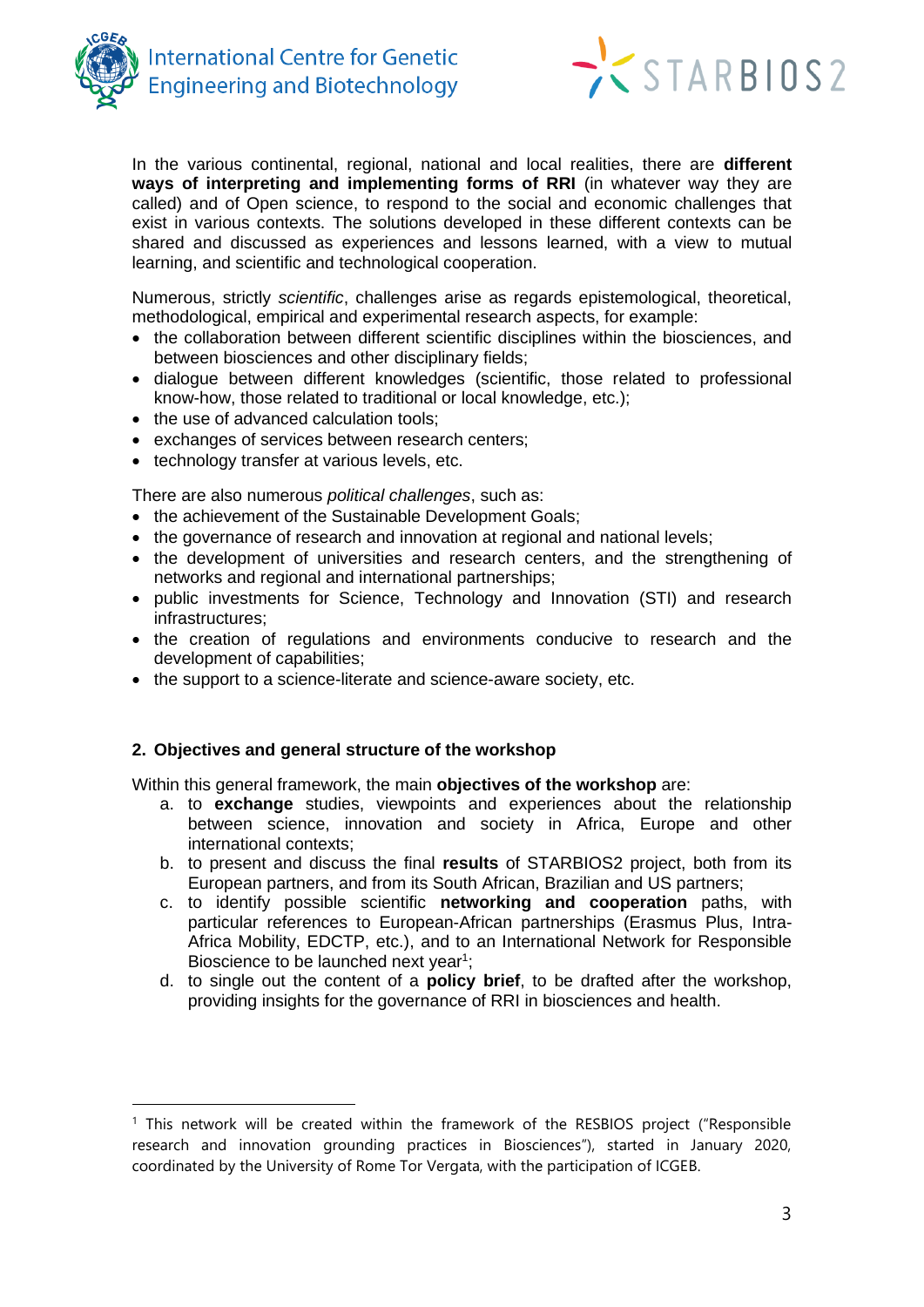



The program is as follows:

**Session 1**, morning of 17 March 2020 *"The RRI experiences, models and guidelines in Biosciences by the STARBIOS2 EU-Horizon 2020 Project"*.

**Session 2**, afternoon of 17 March 2020 *"African experiences of responsible research in Health & Biosciences, within the international context"*.

**Session 3**, afternoon of 18 March 2020 *"Responsible research: A common vision between Africa and Europe?"*.

**Special Public event**, evening of 18 March 2020 *"Biosimilars: The benefit for Africa".*

## **3. Some questions for potential discussion**

The workshop focuses on the relationship between science, innovation and society, with particular attention to biosciences and health, taking into account the approach of RRI and the emerging approach of Open science. The basic idea is that these and other similar approaches are not an additional burden on the research activity, but a way to ensure the research itself operates in an enabling environment and to make science better (i.e. more effective and appropriate to the context).

Approaches such as RRI and Open science can represent a means to prevent or avoid scientific and technological research detached from the needs of human societies. In certain aspects, **African science** is closer to society than in Europe. There is a rich tradition in the African continent, deeply rooted in the community fabric and expressed in philosophies such as Ubuntu, which in recent decades has produced important visions (for example, "The African Manifesto for Science, Technology and Innovation", ATPS  $2015$ <sup>2</sup>, strategies and policies, on regional and continental level (see among others the "Science, Technology and Innovation Strategy for Africa - STISA-2024")<sup>3</sup>, or on national level (for example, the South African "White Paper on Science, Technology and Innovation",  $2019)^4$ .

**Cooperative/collaborative** efforts (themed around the relationship between science and society) between the European Union and the African Union as well as with individual African countries have long been strongly present. In the biosciences and health fields, these efforts are relating to topics such as neglected infectious diseases, chronic diseases, food and nutrition security, marine research, etc.<sup>5</sup> HLPD is short for EU-Africa High Level Policy Dialogue Platform on Science, Technology and Innovation (STI). Senior officials from African and EU countries use this platform to discuss research and innovation policies. They aim to formulate and implement long-term

<sup>&</sup>lt;sup>2</sup> [https://atpsnet.org/wp-content/uploads/2017/05/the\\_african\\_manifesto\\_for\\_sti.pdf](https://atpsnet.org/wp-content/uploads/2017/05/the_african_manifesto_for_sti.pdf) <sup>3</sup>https://au.int/sites/default/files/newsevents/workingdocuments/33178-wd-stisa-english-

[\\_final.pdf](https://au.int/sites/default/files/newsevents/workingdocuments/33178-wd-stisa-english_-_final.pdf)

<sup>&</sup>lt;sup>4</sup>[https://www.dst.gov.za/images/2019/WHITE\\_PAPER\\_ON\\_SCIENCE\\_AND\\_TECHNOLOGY\\_web.](https://www.dst.gov.za/images/2019/WHITE_PAPER_ON_SCIENCE_AND_TECHNOLOGY_web.pdf) [pdf](https://www.dst.gov.za/images/2019/WHITE_PAPER_ON_SCIENCE_AND_TECHNOLOGY_web.pdf)

<sup>5</sup> <https://ec.europa.eu/research/iscp/index.cfm?pg=africa>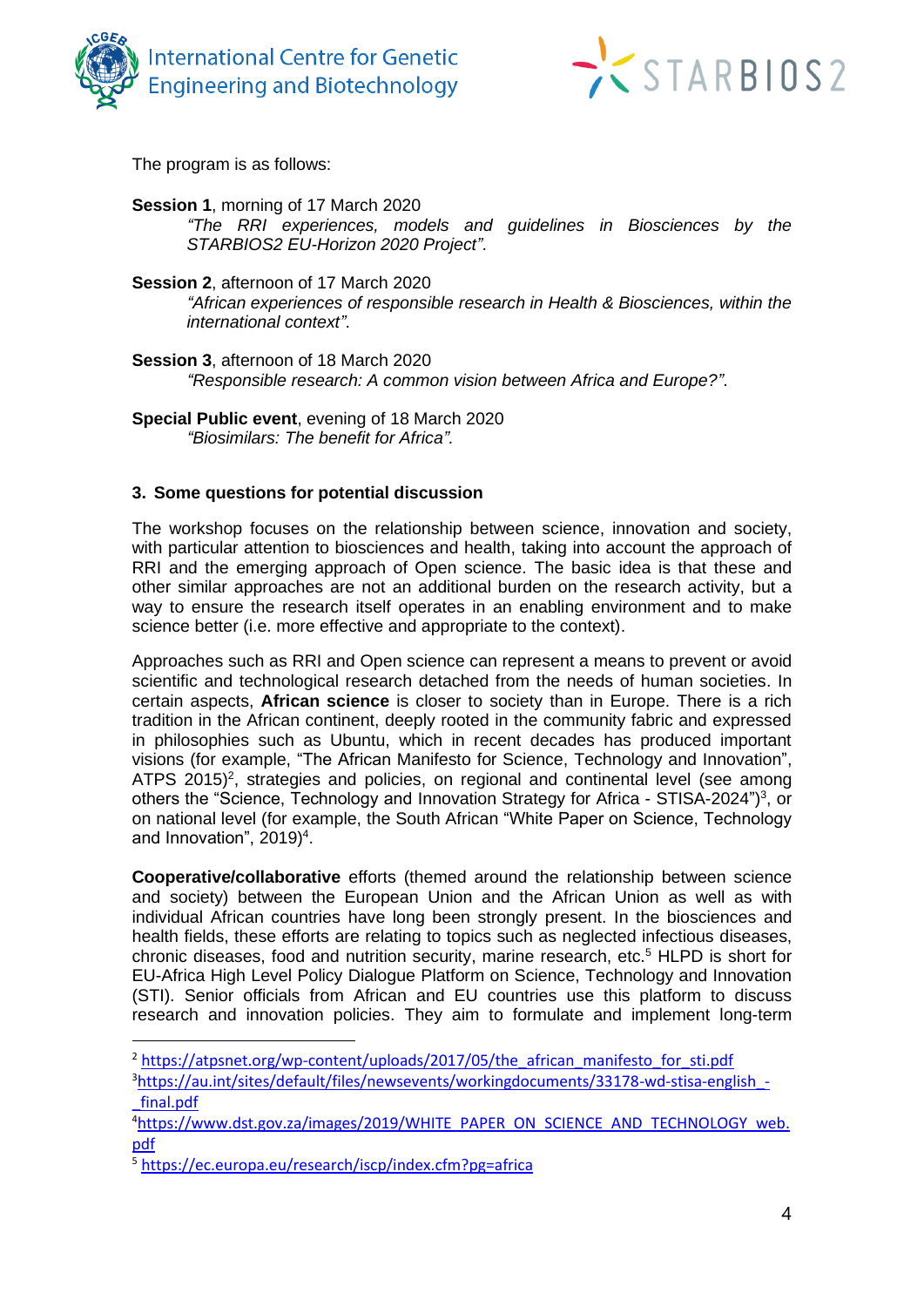



priorities to strengthen bi-regional STI cooperation, in the framework of the Joint Africa-EU Strategy (JAES). Marie Skłodowska-Curie actions and Erasmus Plus aim to support researchers and facilitate cooperation between industry, academia and innovative training. The goal is to trigger new dynamics for cooperation between Africa and Europe and build on existing initiatives, such as the EU and Developing Countries Clinical Trials Partnership (EDCTP) for the fight against Tuberculosis, Aids and Malaria, or the EU-Africa Partnership on Food and Nutrition Security and Sustainable Agriculture (FNSSA).

Taking this framework into account, it is possible to identify, by way of example, some specific **open questions** on which to reflect in the different sessions of the workshop, which are briefly presented below. Some general issues have conventionally been placed within a given session, however, they can also be discussed in other sessions.

**Session 1**: *"The RRI experiences, models and guidelines in Biosciences by the STARBIOS2 EU-Horizon 2020 Project"*.

In this session, a specific contribution to reflection on responsible research in the field of biosciences will be presented and discussed: that of the STARBIOS2 project. The project had a European focus with an international component. In this session, some outputs (a model and Guidelines on RRI in Biosciences) and a series of experiences of European STARBIOS2 partners in this field will be presented.

Among the issues to discuss are the following:

- Which 'lessons learned' emerged in the STARBIOS2 project regarding the application of responsible research in the field of biosciences?
- What has emerged about the possibility of producing lasting changes and impacts on this subject in research organizations?
- To what extent has the mutual learning activity carried out within STARBIOS2 affected the project?

**Session 2**: *"African experiences of responsible research in Health & Biosciences, within the international context"*.

In this session, contributions on African reflections and experiences about responsible research in biosciences and health will be presented, taking into account that these experiences, as well as European ones, take place in a highly dynamic global context. In this sense, STARBIOS2 international partners will also participate alongside African scholars, researchers and experts.

Among the issues to be discussed are the following:

- How does inclusive science stand in the South African context?
- Internationally, what are the emerging issues and solutions regarding health data protection?
- How can technology transfer be considered a fundamental element of RRI?